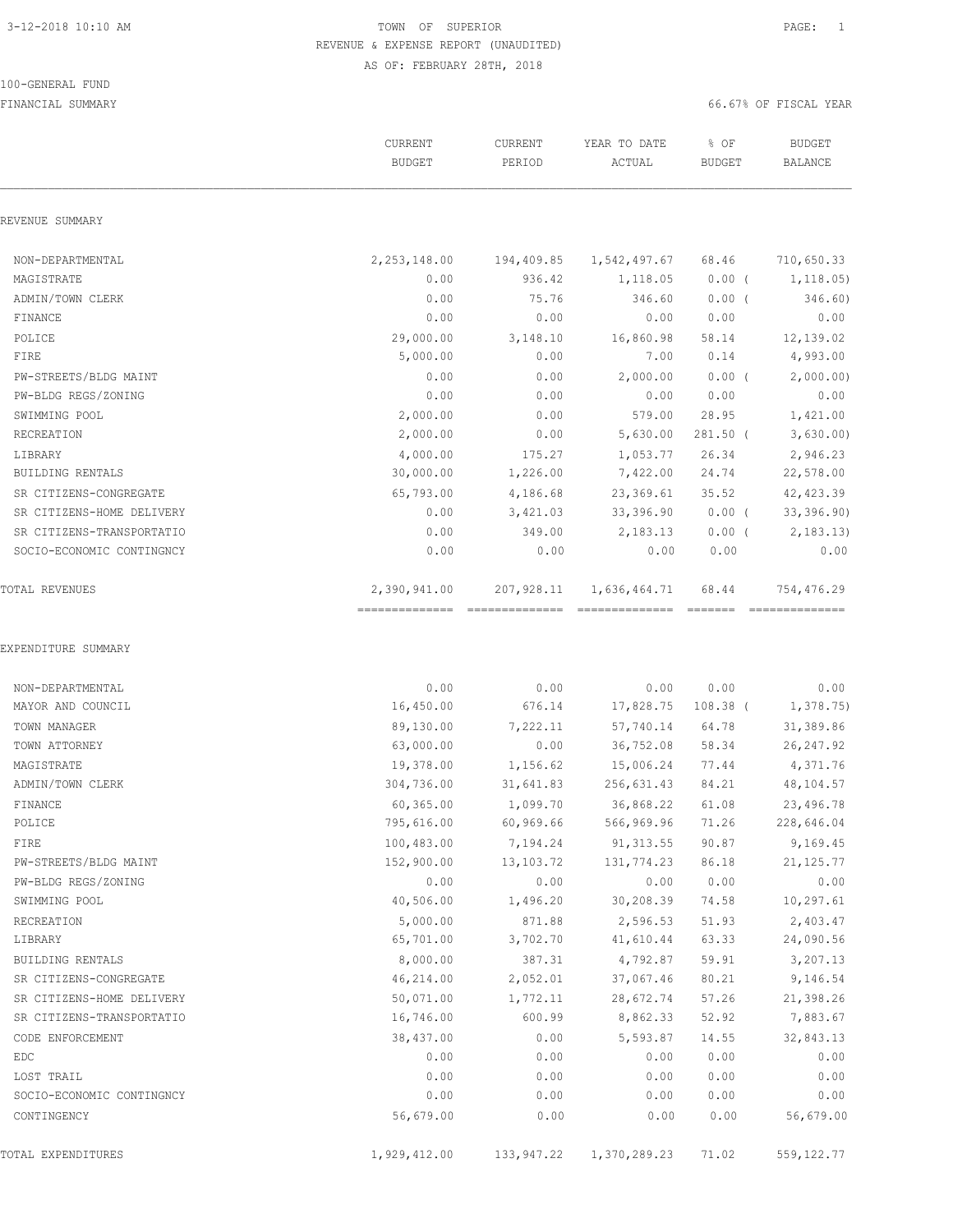## 100-GENERAL FUND

|                                    | CURRENT<br>BUDGET | CURRENT<br>PERIOD | YEAR TO DATE<br>ACTUAL | $8$ OF<br>BUDGET | BUDGET<br>BALANCE |
|------------------------------------|-------------------|-------------------|------------------------|------------------|-------------------|
|                                    |                   |                   |                        |                  |                   |
| REVENUES OVER/(UNDER) EXPENDITURES | 461,529.00        | 73,980.89         | 266, 175.48            |                  | 195,353.52        |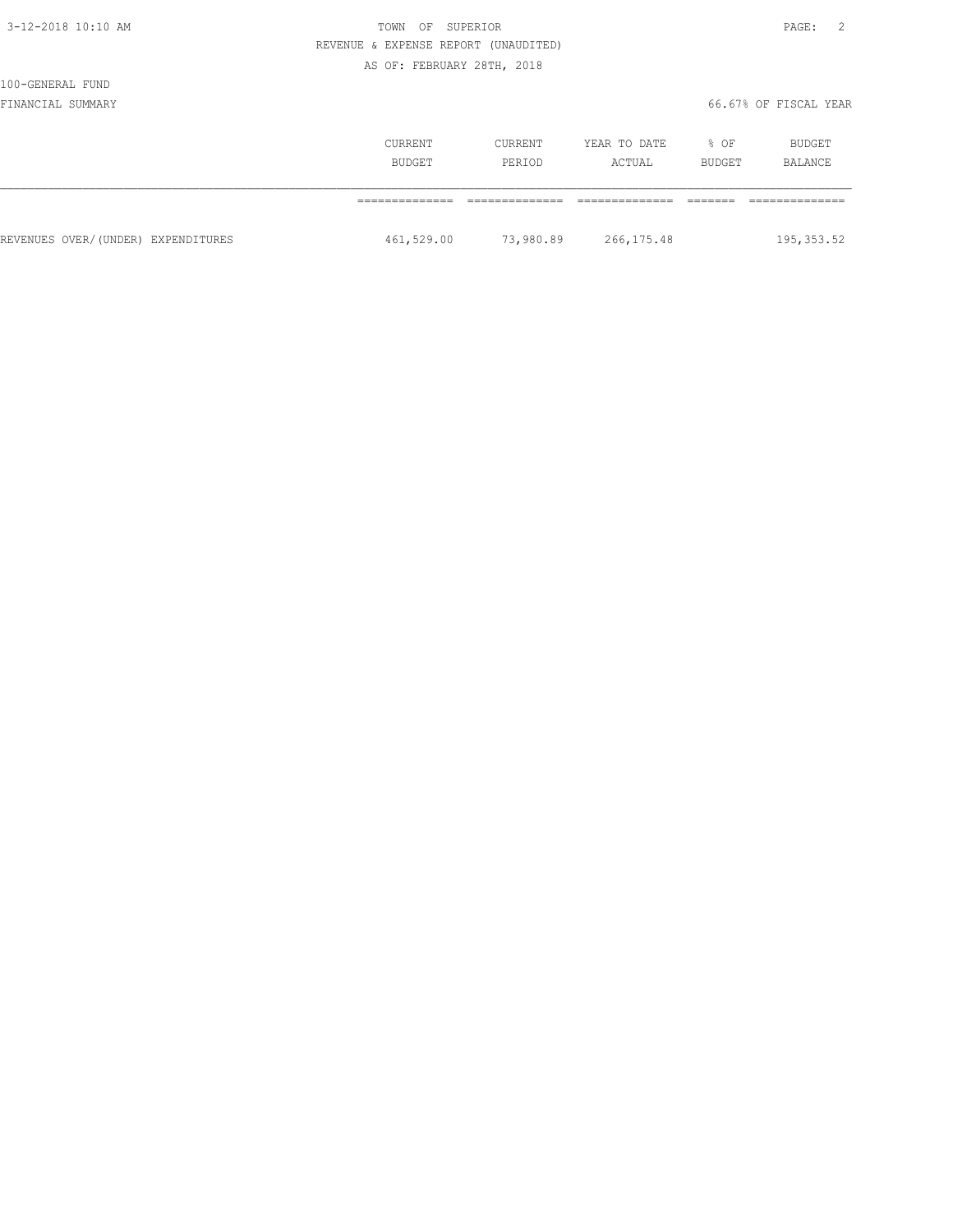|                                    | CURRENT<br><b>BUDGET</b>          | CURRENT<br>PERIOD | YEAR TO DATE<br>ACTUAL | % OF<br>BUDGET | <b>BUDGET</b><br>BALANCE |
|------------------------------------|-----------------------------------|-------------------|------------------------|----------------|--------------------------|
| REVENUE SUMMARY                    |                                   |                   |                        |                |                          |
| NON-DEPARTMENTAL                   | 10,000.00                         | 540.00            | 3,005.00               | 30.05          | 6,995.00                 |
| TOTAL REVENUES                     | 10,000.00<br>--------------       | 540.00            | 3,005.00               | 30.05          | 6,995.00                 |
| EXPENDITURE SUMMARY                |                                   |                   |                        |                |                          |
| NON-DEPARTMENTAL                   | 112,630.00                        | 3,231.94          | 97,470.73              | 86.54          | 15, 159. 27              |
| TOTAL EXPENDITURES                 | 112,630.00                        | 3,231.94          | 97,470.73 86.54        |                | 15, 159. 27              |
| REVENUES OVER/(UNDER) EXPENDITURES | ==============<br>$102, 630.00$ ( | $2,691.94$ )(     | 94, 465. 73)           |                | 8, 164.27)               |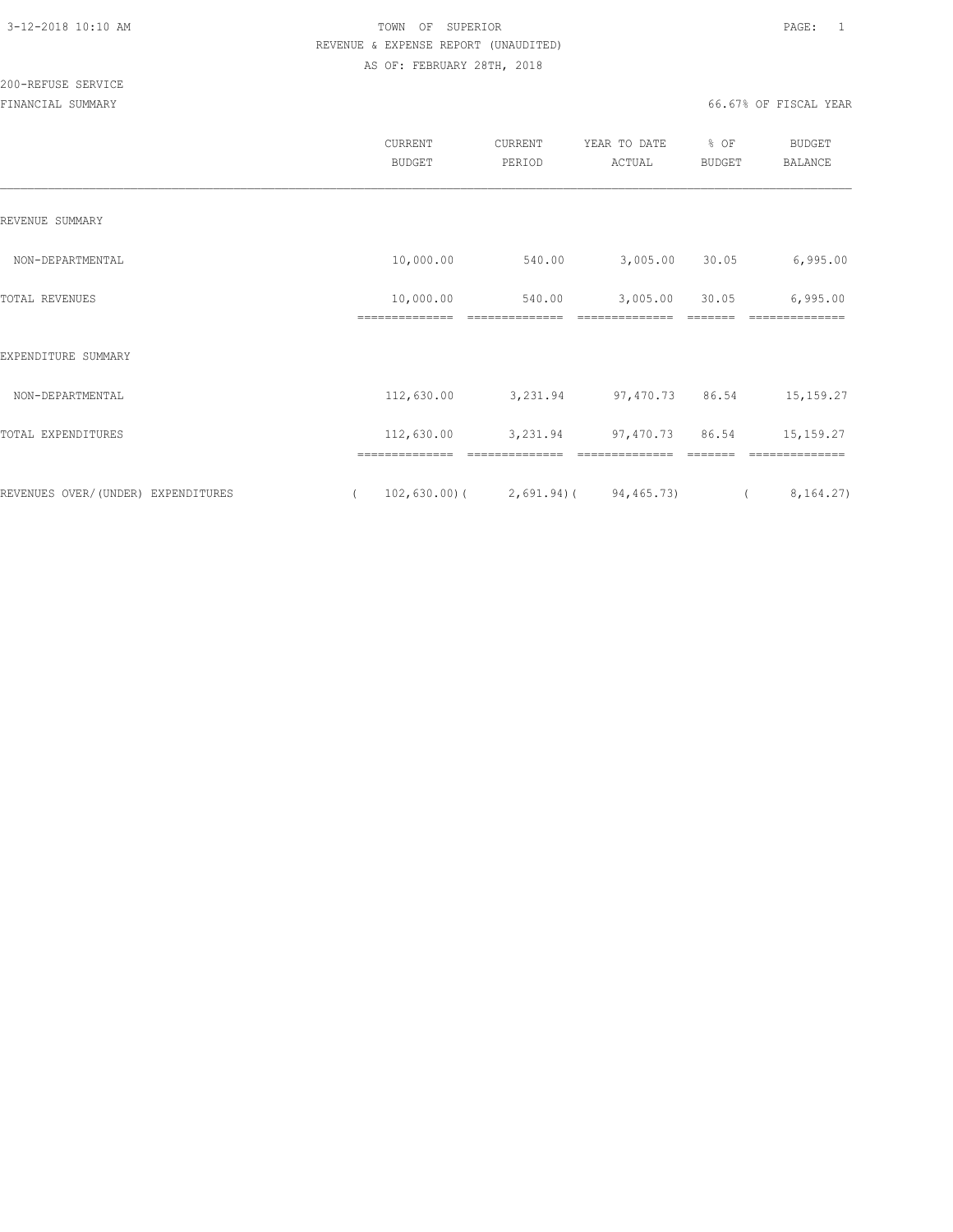#### 210-SEWER

|                                    | CURRENT<br><b>BUDGET</b>     | CURRENT<br>PERIOD                   | YEAR TO DATE<br>ACTUAL              | % OF<br>BUDGET | <b>BUDGET</b><br>BALANCE      |
|------------------------------------|------------------------------|-------------------------------------|-------------------------------------|----------------|-------------------------------|
| REVENUE SUMMARY                    |                              |                                     |                                     |                |                               |
| NON-DEPARTMENTAL                   | 400,000.00                   | 32,829.33 186,894.57 46.72          |                                     |                | 213, 105.43                   |
| TOTAL REVENUES                     | 400,000.00<br>============== | 32,829.33                           | 186,894.57 46.72<br>==============  |                | 213, 105.43<br>============== |
| EXPENDITURE SUMMARY                |                              |                                     |                                     |                |                               |
| NON-DEPARTMENTAL                   | 459,866.00                   | 18,983.72 204,314.49 44.43          |                                     |                | 255,551.51                    |
| TOTAL EXPENDITURES                 | 459,866.00<br>============== | 18,983.72<br>==============         | 204, 314.49 44.43<br>============== |                | 255,551.51<br>==============  |
| REVENUES OVER/(UNDER) EXPENDITURES | $\sqrt{2}$                   | 59,866.00) 13,845.61 ( 17,419.92) ( |                                     |                | 42,446.08)                    |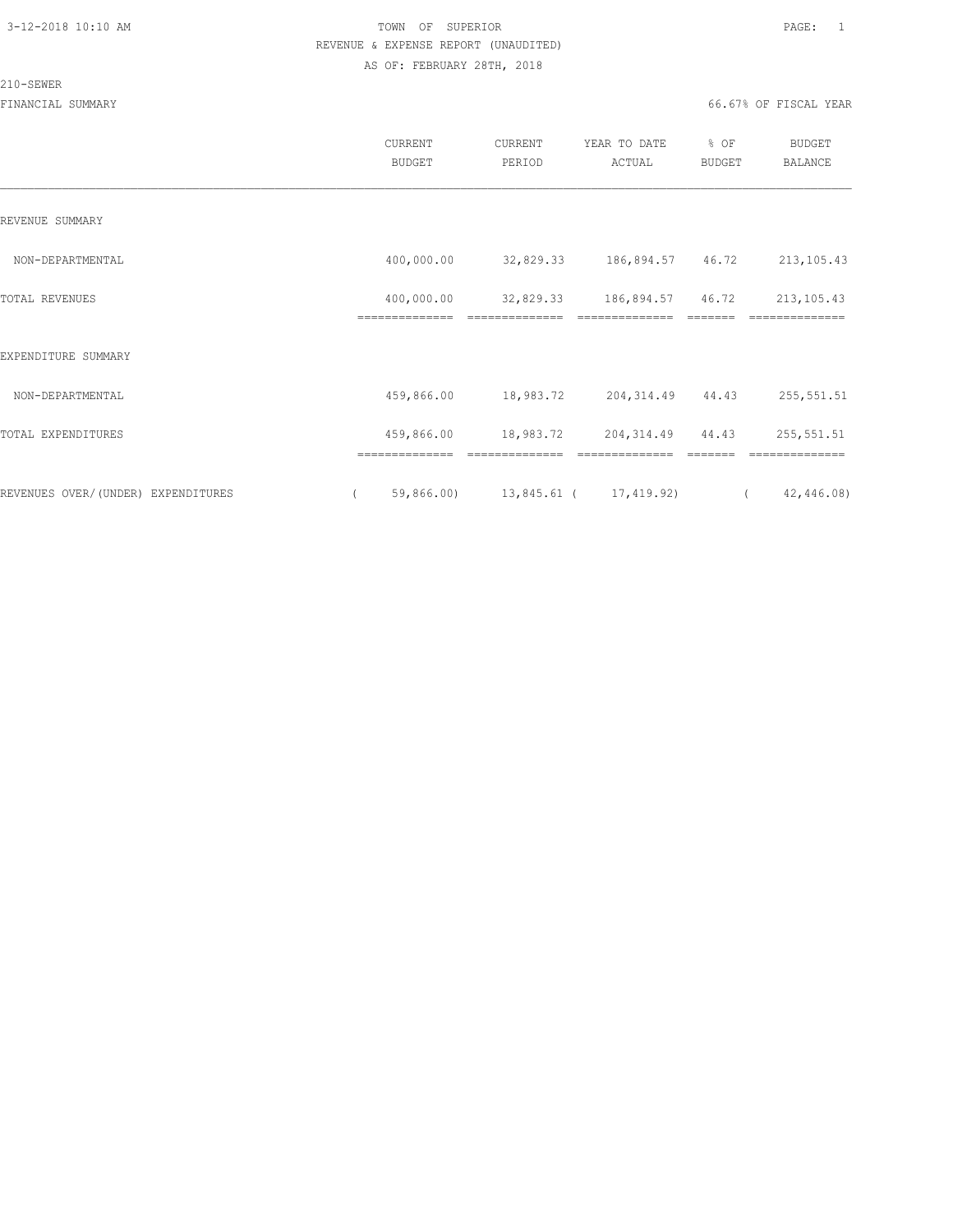#### 220-AMBULANCE

|                                    | CURRENT<br><b>BUDGET</b>     | CURRENT<br>PERIOD           | YEAR TO DATE<br>ACTUAL       | % OF<br><b>BUDGET</b> | <b>BUDGET</b><br><b>BALANCE</b> |
|------------------------------------|------------------------------|-----------------------------|------------------------------|-----------------------|---------------------------------|
| REVENUE SUMMARY                    |                              |                             |                              |                       |                                 |
| NON-DEPARTMENTAL                   | 340,000.00                   | 29,048.95                   | 220,682.20                   | 64.91                 | 119,317.80                      |
| TOTAL REVENUES                     | 340,000.00<br>============== | 29,048.95                   | 220,682.20                   | 64.91                 | 119,317.80<br>==============    |
| EXPENDITURE SUMMARY                |                              |                             |                              |                       |                                 |
| NON-DEPARTMENTAL                   | 394,400.00                   | 27,286.26                   | 240,458.35 60.97             |                       | 153,941.65                      |
| TOTAL EXPENDITURES                 | 394,400.00<br>============== | 27,286.26<br>============== | 240,458.35<br>============== | 60.97                 | 153,941.65<br>==============    |
| REVENUES OVER/(UNDER) EXPENDITURES | 54,400.00)<br>$\left($       | $1,762.69$ ( $19,776.15$ )  |                              |                       | 34,623.85)<br>$\left($          |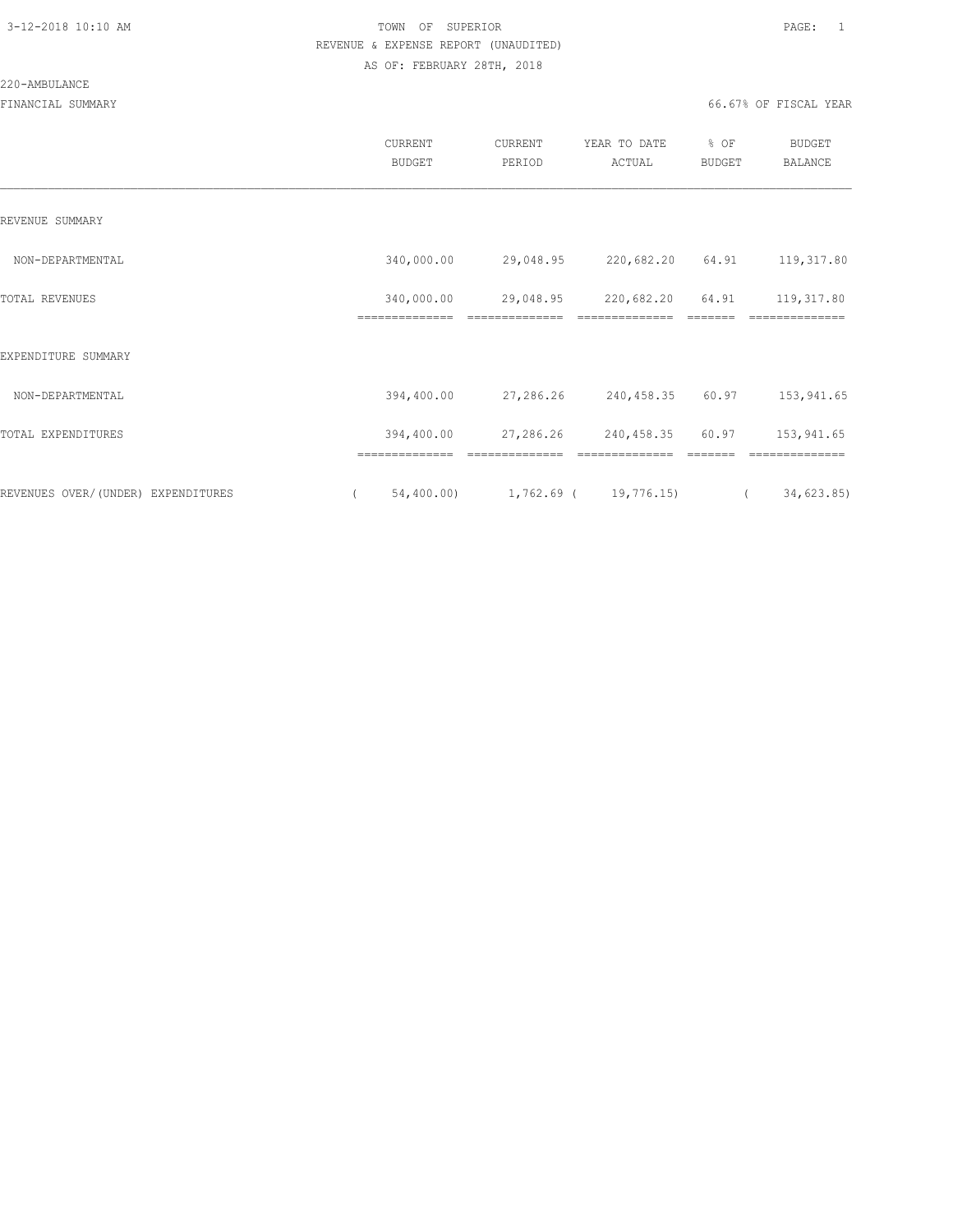#### 230-CEMETARY

|                                    | CURRENT<br><b>BUDGET</b>    | CURRENT<br>PERIOD | YEAR TO DATE<br>ACTUAL | % OF<br>BUDGET | <b>BUDGET</b><br><b>BALANCE</b> |
|------------------------------------|-----------------------------|-------------------|------------------------|----------------|---------------------------------|
| REVENUE SUMMARY                    |                             |                   |                        |                |                                 |
| NON-DEPARTMENTAL                   | 25,000.00                   | 1,550.00          | 14,835.00 59.34        |                | 10,165.00                       |
| TOTAL REVENUES                     | 25,000.00<br>============== | 1,550.00          | 14,835.00              | 59.34          | 10,165.00                       |
| EXPENDITURE SUMMARY                |                             |                   |                        |                |                                 |
| NON-DEPARTMENTAL                   | 19,633.00                   | 815.22            | 13,160.86              | 67.03          | 6,472.14                        |
| TOTAL EXPENDITURES                 | 19,633.00                   | 815.22            | 13,160.86              | 67.03          | 6,472.14                        |
|                                    |                             |                   |                        |                |                                 |
| REVENUES OVER/(UNDER) EXPENDITURES | 5,367.00                    | 734.78            | 1,674.14               |                | 3,692.86                        |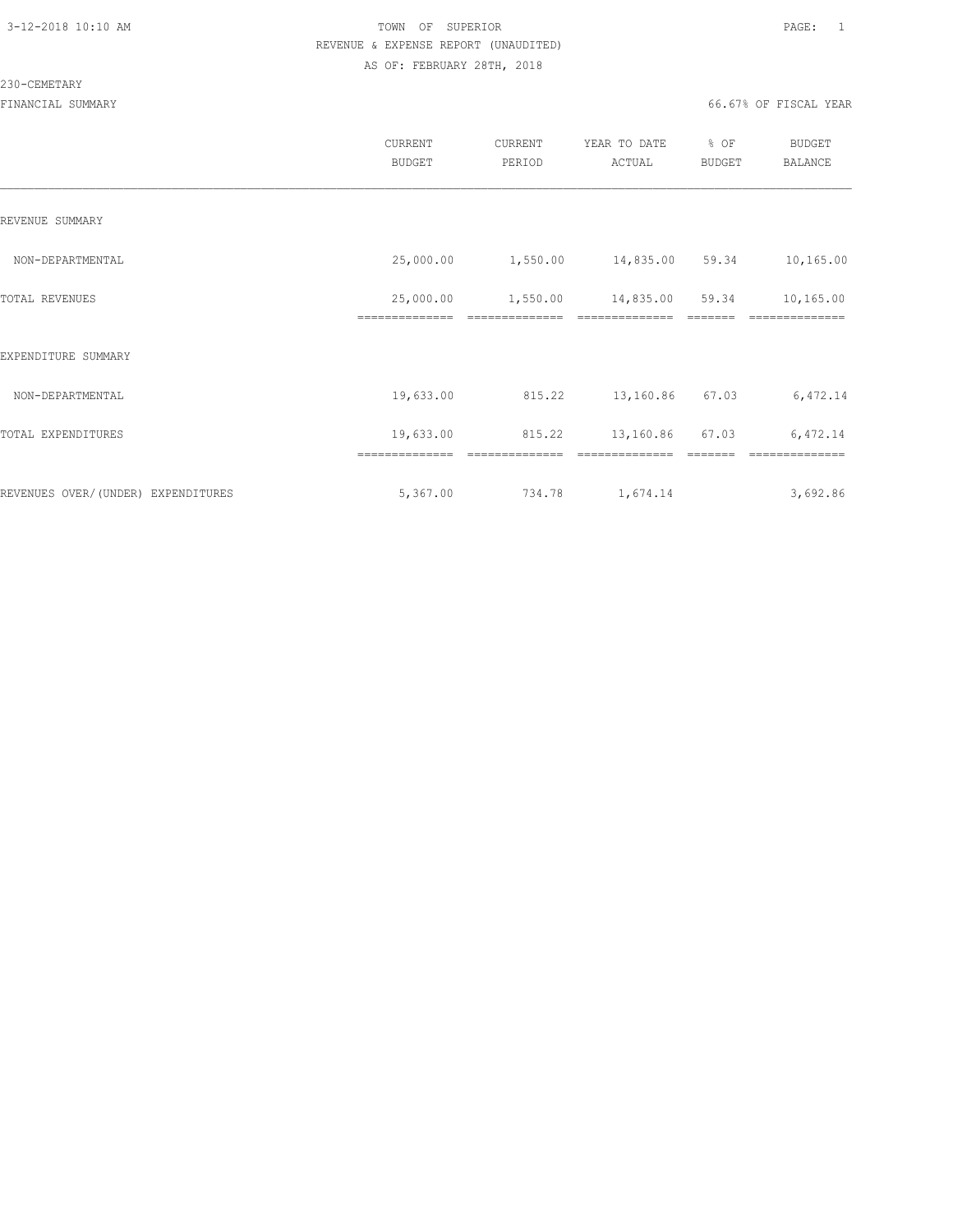## 300-HIGHWAY USERS REVENUE

|                                    | <b>CURRENT</b><br>BUDGET | CURRENT<br>PERIOD               | YEAR TO DATE<br>ACTUAL | % OF<br>BUDGET | BUDGET<br>BALANCE |
|------------------------------------|--------------------------|---------------------------------|------------------------|----------------|-------------------|
| REVENUE SUMMARY                    |                          |                                 |                        |                |                   |
| NON-DEPARTMENTAL                   |                          | 220,326.00 17,956.72            | 151,569.16 68.79       |                | 68,756.84         |
| TOTAL REVENUES                     | 220,326.00               | 17,956.72                       | 151,569.16             | 68.79          | 68,756.84         |
| EXPENDITURE SUMMARY                |                          |                                 |                        |                |                   |
| NON-DEPARTMENTAL                   | 257,305.00               | 13,389.14                       | 154,594.47 60.08       |                | 102,710.53        |
| TOTAL EXPENDITURES                 | 257,305.00               | 13,389.14                       | 154,594.47             | 60.08          | 102,710.53        |
|                                    |                          |                                 |                        |                |                   |
| REVENUES OVER/(UNDER) EXPENDITURES |                          | 36,979.00) 4,567.58 ( 3,025.31) |                        |                | 33, 953.69        |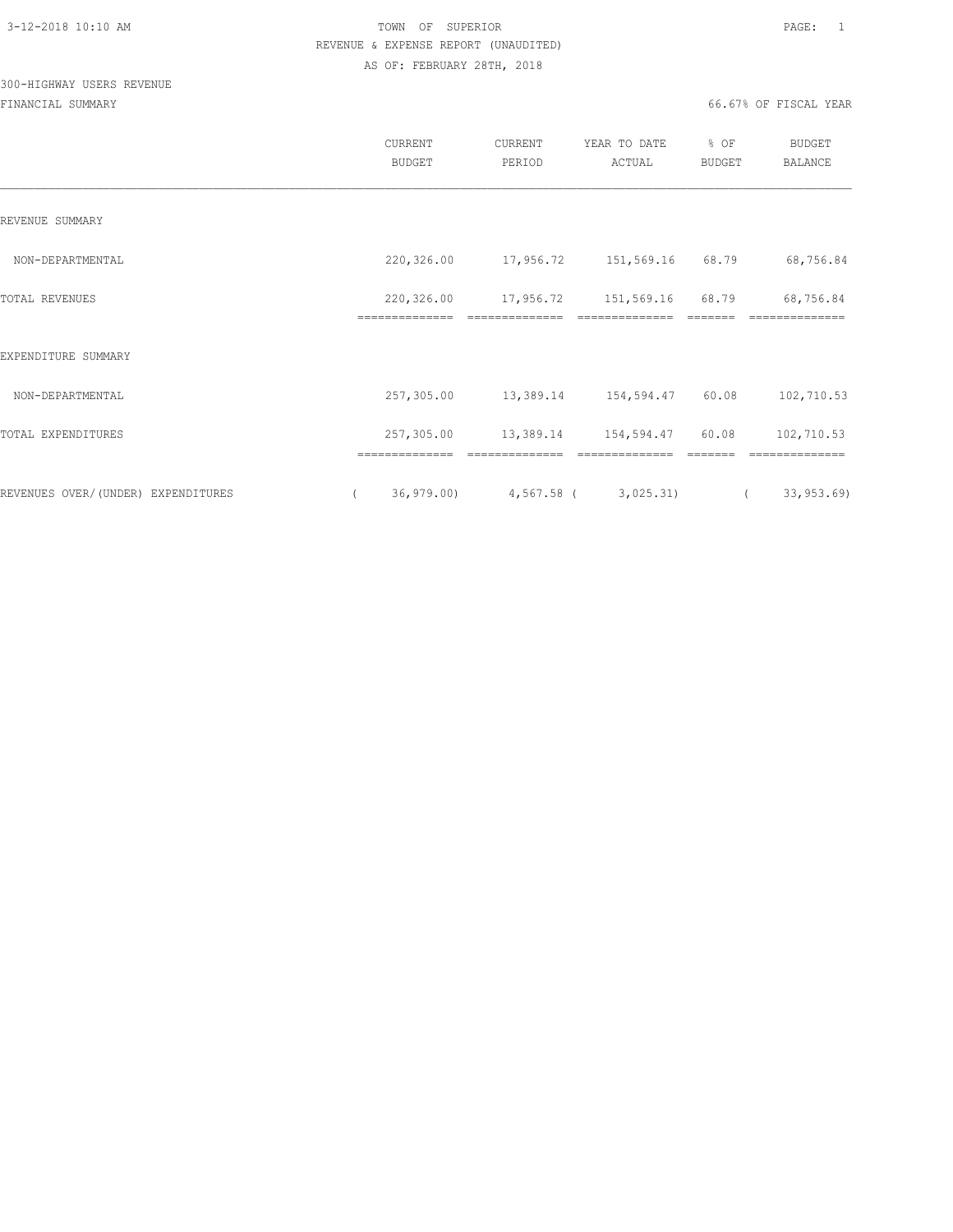#### 310-EXCISE TAX

|                                    | CURRENT<br><b>BUDGET</b>     | <b>CURRENT</b><br>PERIOD                   | YEAR TO DATE<br>ACTUAL | % OF<br>BUDGET | <b>BUDGET</b><br><b>BALANCE</b> |
|------------------------------------|------------------------------|--------------------------------------------|------------------------|----------------|---------------------------------|
| REVENUE SUMMARY                    |                              |                                            |                        |                |                                 |
| NON-DEPARTMENTAL                   | 356,962.00                   | 0.00                                       | 0.00                   | 0.00           | 356,962.00                      |
| TOTAL REVENUES                     | 356,962.00<br>============== | 0.00                                       | 0.00                   | 0.00           | 356,962.00                      |
| EXPENDITURE SUMMARY                |                              |                                            |                        |                |                                 |
| NON-DEPARTMENTAL                   | 569,983.00                   | 7,738.34                                   | 373,167.34             | 65.47          | 196,815.66                      |
| TOTAL EXPENDITURES                 | 569,983.00                   | 7,738.34                                   | 373, 167.34 65.47      |                | 196,815.66                      |
|                                    |                              |                                            |                        |                |                                 |
| REVENUES OVER/(UNDER) EXPENDITURES | $\left($                     | $213,021.00$ ( $7,738.34$ ( $373,167.34$ ) |                        |                | 160, 146.34                     |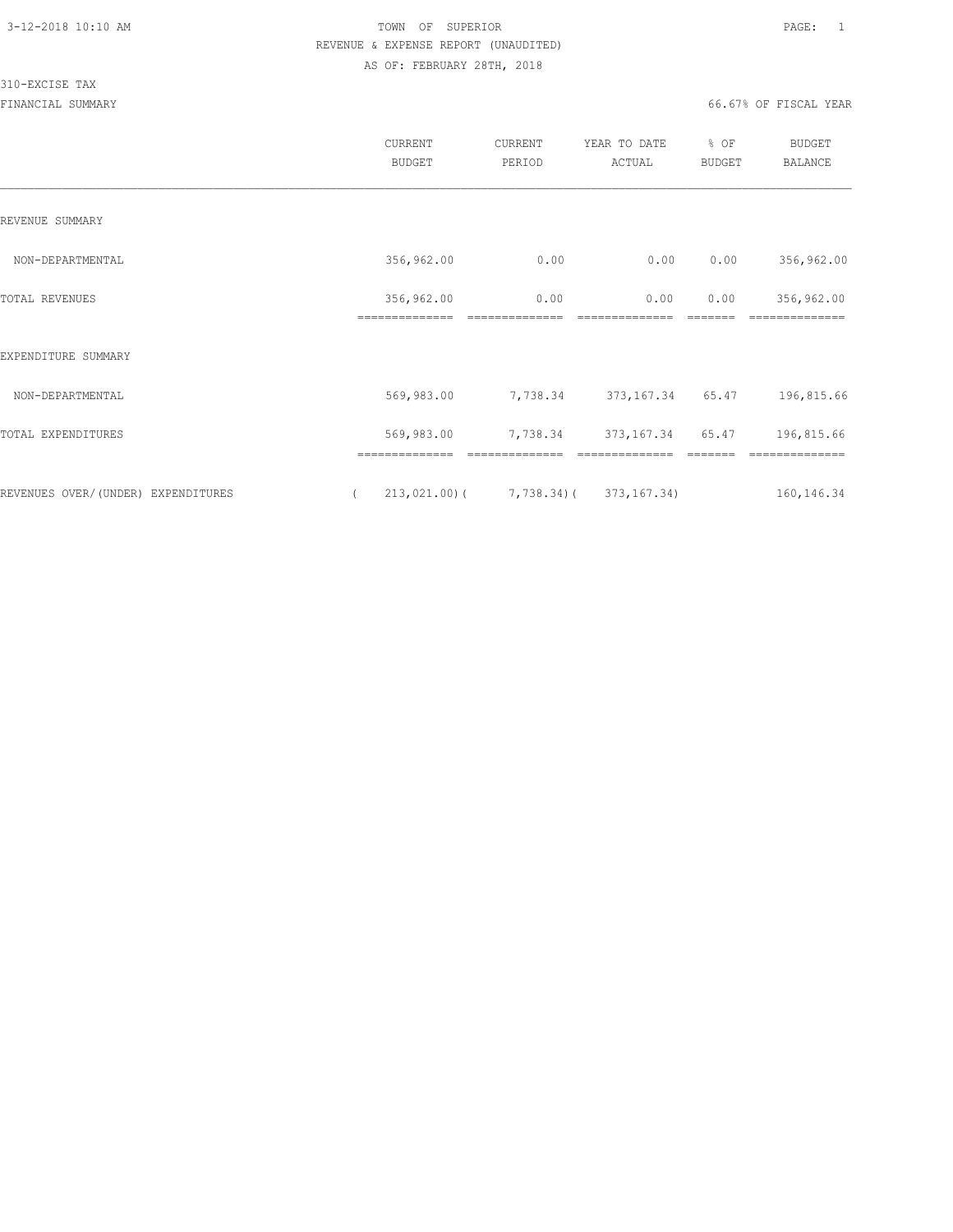# 320-LOCAL TRANS ASSISTANCE

| CURRENT<br><b>BUDGET</b> | CURRENT<br>PERIOD | YEAR TO DATE<br>ACTUAL | % OF | <b>BUDGET</b><br><b>BALANCE</b> |
|--------------------------|-------------------|------------------------|------|---------------------------------|
|                          |                   |                        |      |                                 |
| 0.00                     | 0.00              | 0.00                   | 0.00 | 0.00                            |
| 0.00                     | 0.00              | 0.00                   | 0.00 | 0.00                            |
|                          |                   |                        |      |                                 |
| 0.00                     | 0.00              | 0.00                   | 0.00 | 0.00                            |
| 0.00                     | 0.00              | 0.00                   | 0.00 | 0.00                            |
| 0.00                     | 0.00              | 0.00                   |      | 0.00                            |
|                          |                   |                        |      | BUDGET                          |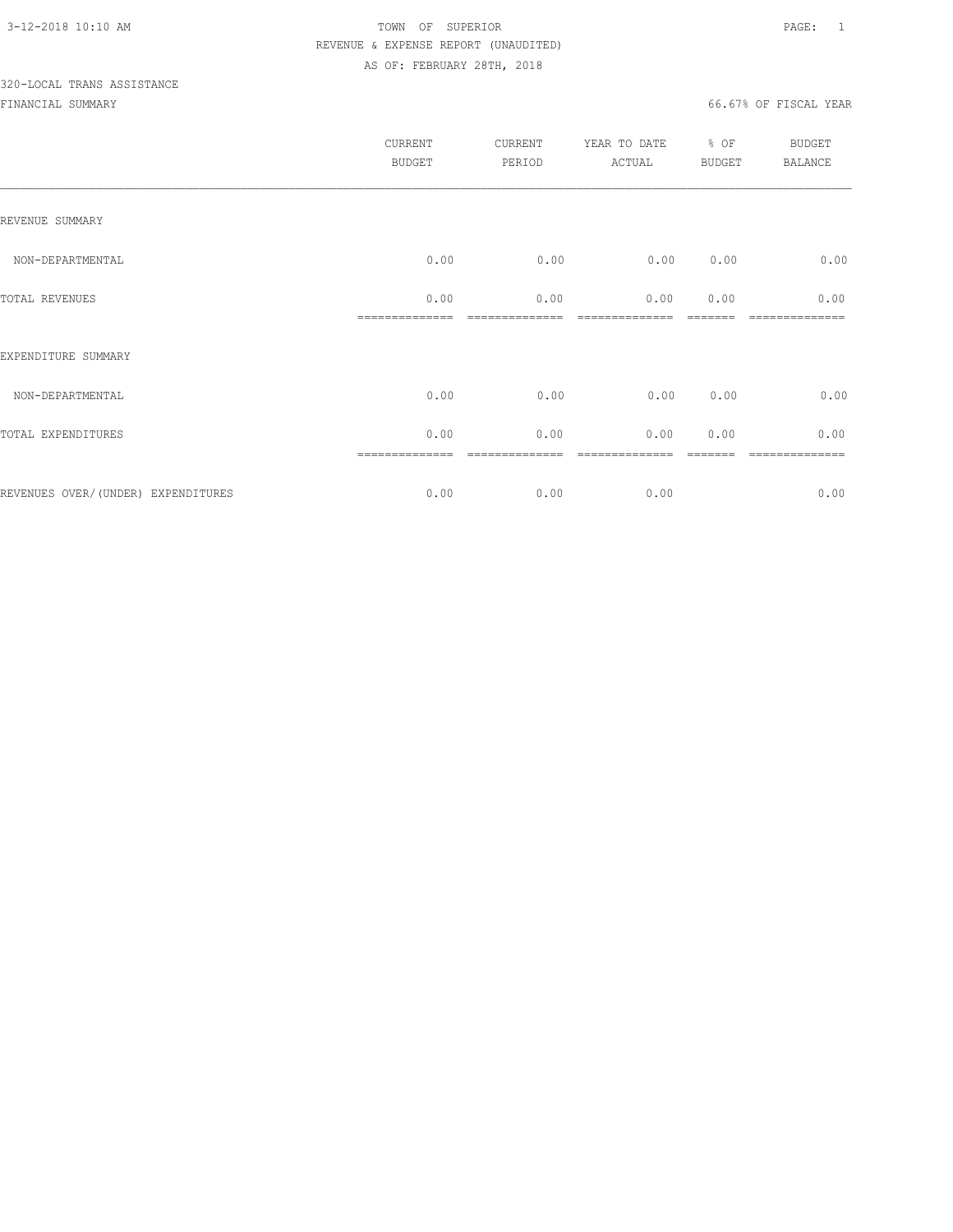#### 400-GADA BOND

|                                    | CURRENT<br><b>BUDGET</b> | CURRENT<br>PERIOD | YEAR TO DATE<br>ACTUAL | % OF<br>BUDGET | BUDGET<br><b>BALANCE</b> |
|------------------------------------|--------------------------|-------------------|------------------------|----------------|--------------------------|
| REVENUE SUMMARY                    |                          |                   |                        |                |                          |
| NON-DEPARTMENTAL                   | 0.00                     | 0.00              | 0.00                   | 0.00           | 0.00                     |
| TOTAL REVENUES                     | 0.00                     | 0.00              | 0.00                   | 0.00           | 0.00                     |
| EXPENDITURE SUMMARY                |                          |                   |                        |                |                          |
| NON-DEPARTMENTAL                   | 0.00                     | 0.00              | 0.00                   | 0.00           | 0.00                     |
| TOTAL EXPENDITURES                 | 0.00                     | 0.00              | 0.00                   | 0.00           | 0.00                     |
| REVENUES OVER/(UNDER) EXPENDITURES | ==============<br>0.00   | ========<br>0.00  | 0.00                   |                | --------<br>0.00         |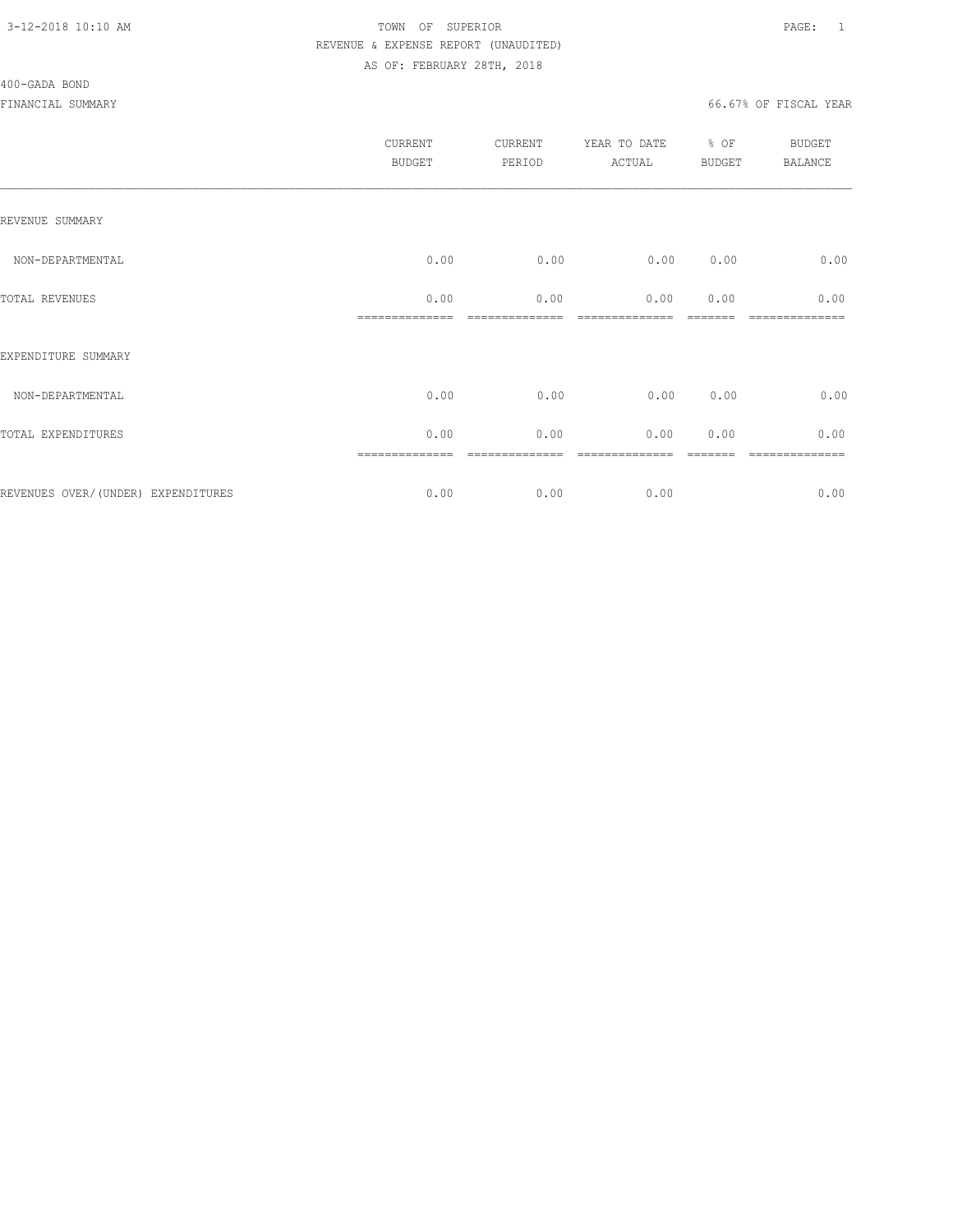#### 410-MPC BOND

| <b>CURRENT</b><br><b>BUDGET</b> | CURRENT<br>PERIOD | YEAR TO DATE<br>ACTUAL | % OF | <b>BUDGET</b><br><b>BALANCE</b> |
|---------------------------------|-------------------|------------------------|------|---------------------------------|
|                                 |                   |                        |      |                                 |
| 0.00                            | 0.00              | 0.00                   | 0.00 | 0.00                            |
| 0.00                            | 0.00              | 0.00                   | 0.00 | 0.00                            |
|                                 |                   |                        |      |                                 |
| 0.00                            | 0.00              | 0.00                   | 0.00 | 0.00                            |
| 0.00                            | 0.00              | 0.00                   | 0.00 | 0.00                            |
| 0.00                            | 0.00              | 0.00                   |      | ========<br>0.00                |
|                                 |                   |                        |      | <b>BUDGET</b>                   |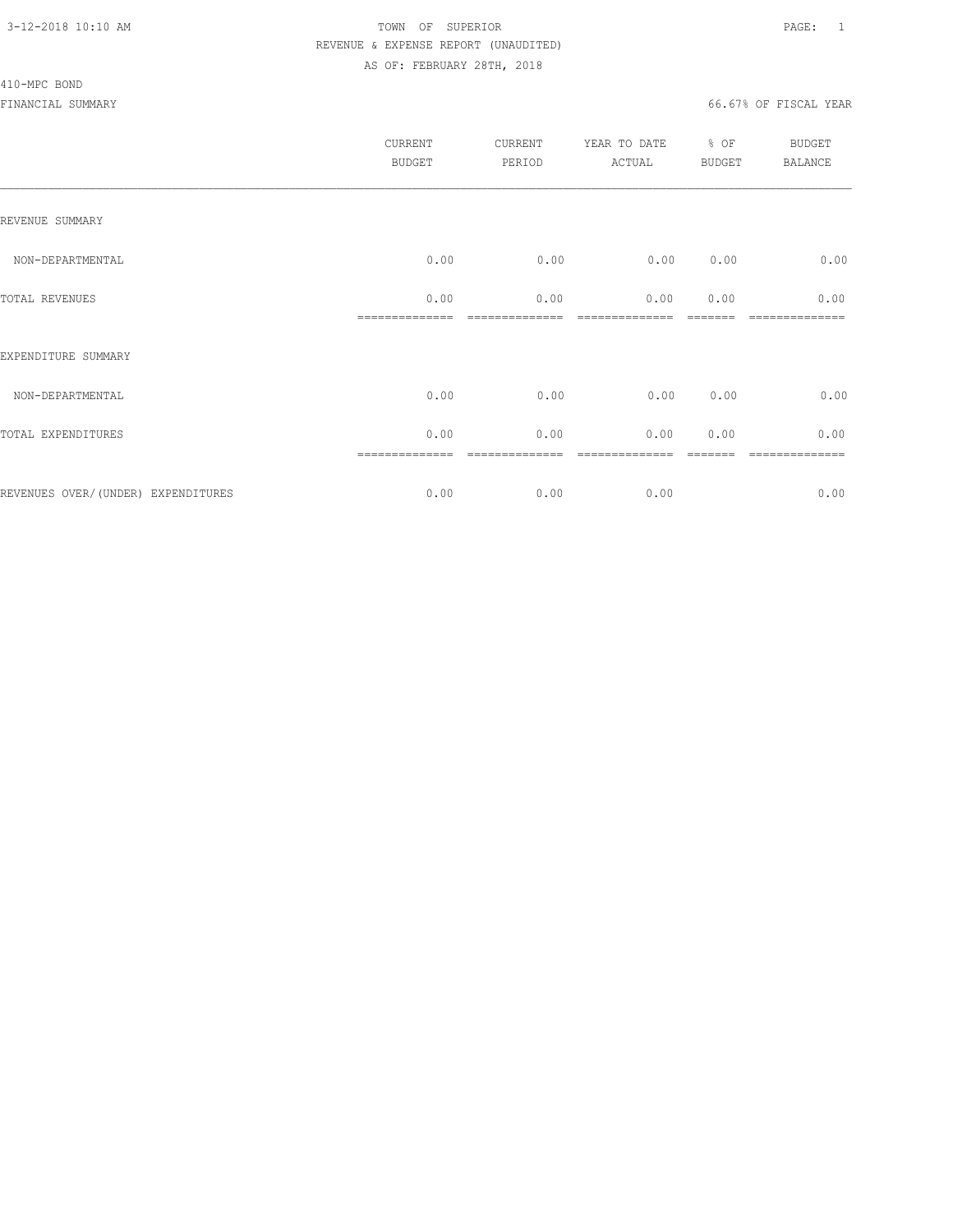#### 500-GRANTS

|                                    | CURRENT<br><b>BUDGET</b>       | CURRENT<br>PERIOD       | YEAR TO DATE<br>ACTUAL        | % OF<br><b>BUDGET</b>     | <b>BUDGET</b><br><b>BALANCE</b> |
|------------------------------------|--------------------------------|-------------------------|-------------------------------|---------------------------|---------------------------------|
| REVENUE SUMMARY                    |                                |                         |                               |                           |                                 |
| NON-DEPARTMENTAL                   | 3,025,000.00                   | $0.00$ (                | 244,594.46)                   | $8.09 -$                  | 3, 269, 594.46                  |
| CDBG 153-09 MAGMA CLUB             | 0.00                           | 0.00                    | 0.00                          | 0.00                      | 0.00                            |
| DEPT OF COMM-STIMULUS              | 0.00                           | 0.00                    | 0.00                          | 0.00                      | 0.00                            |
| PINAL COUNTY-STIMULUS              | 0.00                           | 0.00                    | 0.00                          | 0.00                      | 0.00                            |
| AZ DEPT OF HOMELAND SRTY           | 0.00                           | 0.00                    | 0.00                          | 0.00                      | 0.00                            |
| GOHS GRANT                         | 0.00                           | 0.00                    | 0.00                          | 0.00                      | 0.00                            |
| ENERGY EFFICIENCY GRANT            | 0.00                           | 0.00                    | 0.00                          | 0.00                      | 0.00                            |
| TTAC GRANT                         | 0.00                           | 0.00                    | 0.00                          | 0.00                      | 0.00                            |
| CDBG 2011 WWTP                     | 0.00                           | 0.00                    | 0.00                          | 0.00                      | 0.00                            |
| PSSP GRANT                         | 0.00                           | 0.00                    | 0.00                          | 0.00                      | 0.00                            |
| RESOLUTION COPPER GIVING           | 0.00                           | 0.00                    | 0.00                          | 0.00                      | 0.00                            |
| MISC                               | 0.00                           | 0.00                    | 0.00                          | 0.00                      | 0.00                            |
| CONTINGENCY                        | 0.00                           | 0.00                    | 0.00                          | 0.00                      | 0.00                            |
| <b>TOTAL REVENUES</b>              | 3,025,000.00<br>-------------- | 0.00(<br>============== | 244,594.46)<br>============== | $8.09 -$<br><b>EEEEEE</b> | 3,269,594.46<br>--------------- |
| EXPENDITURE SUMMARY                |                                |                         |                               |                           |                                 |
| NON-DEPARTMENTAL                   | 0.00                           | 0.00                    | 14,854.00                     | $0.00$ (                  | 14,854.00)                      |
| CDBG 153-09 MAGMA CLUB             | 0.00                           | 0.00                    | 0.00                          | 0.00                      | 0.00                            |
| DEPT OF COMM-STIMULUS              | 0.00                           | 0.00                    | 0.00                          | 0.00                      | 0.00                            |
| PINAL COUNTY-STIMULUS              | 0.00                           | 0.00                    | 0.00                          | 0.00                      | 0.00                            |
| AZ DEPT OF HOMELAND SRTY           | 0.00                           | 0.00                    | 0.00                          | 0.00                      | 0.00                            |
| GOHS GRANT                         | 0.00                           | 0.00                    | 0.00                          | 0.00                      | 0.00                            |
| ENERGY EFFICIENCY GRANT            | 0.00                           | 0.00                    | 0.00                          | 0.00                      | 0.00                            |
| TTAC GRANT                         | 0.00                           | 0.00                    | 0.00                          | 0.00                      | 0.00                            |
| CDBG 2011 WWTP                     | 0.00                           | 0.00                    | 0.00                          | 0.00                      | 0.00                            |
| PSSP GRANT                         | 0.00                           | 0.00                    | 0.00                          | 0.00                      | 0.00                            |
| RESOLUTION COPPER GIVING           | 0.00                           | 0.00                    | 4,326.41                      | $0.00$ (                  | 4,326.41)                       |
| MISC                               | 0.00                           | 0.00                    | 0.00                          | 0.00                      | 0.00                            |
| CONTINGENCY                        | 3,025,000.00                   | 0.00                    | 0.00                          | 0.00                      | 3,025,000.00                    |
| TOTAL EXPENDITURES                 | 3,025,000.00                   | 0.00                    | 19,180.41                     | 0.63                      | 3,005,819.59                    |
|                                    |                                |                         |                               |                           |                                 |
| REVENUES OVER/(UNDER) EXPENDITURES | 0.00                           | $0.00$ (                | 263,774.87)                   |                           | 263,774.87                      |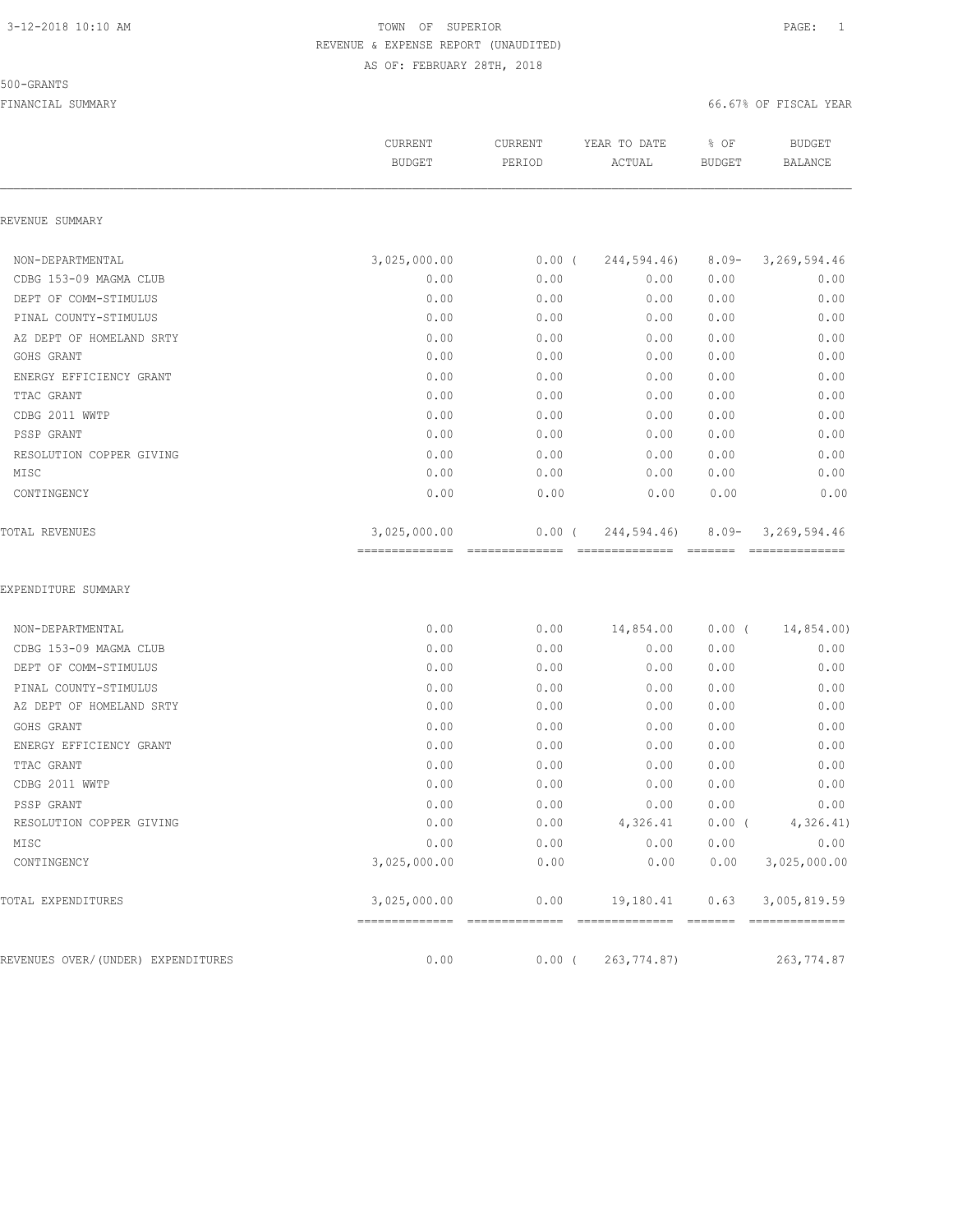|                                    | CURRENT<br><b>BUDGET</b> | CURRENT<br>PERIOD | YEAR TO DATE<br>ACTUAL       | % OF<br><b>BUDGET</b> | <b>BUDGET</b><br><b>BALANCE</b> |
|------------------------------------|--------------------------|-------------------|------------------------------|-----------------------|---------------------------------|
| REVENUE SUMMARY                    |                          |                   |                              |                       |                                 |
| NON-DEPARTMENTAL                   | 0.00                     | 0.00              | 244,594.46                   | $0.00$ (              | 244,594.46)                     |
| RESOLUTION COPPER EMRGNC           | 0.00                     |                   | 251,669.93 373,669.93        | $0.00$ (              | 373,669.93)                     |
| TOTAL REVENUES                     | 0.00<br>==============   | 251,669.93        | 618,264.39<br>============== | $0.00$ (              | 618, 264.39<br>==============   |
| EXPENDITURE SUMMARY                |                          |                   |                              |                       |                                 |
| RESOLUTION COPPER EMRGNC           | 0.00                     | 2,386.18          | 378,193.51 0.00 (            |                       | 378, 193.51)                    |
| TOTAL EXPENDITURES                 | 0.00<br>==============   | 2,386.18          | 378, 193.51                  | $0.00$ (              | 378, 193.51)                    |
| REVENUES OVER/(UNDER) EXPENDITURES | 0.00                     |                   | 249,283.75 240,070.88        | $\sqrt{2}$            | 240,070.88)                     |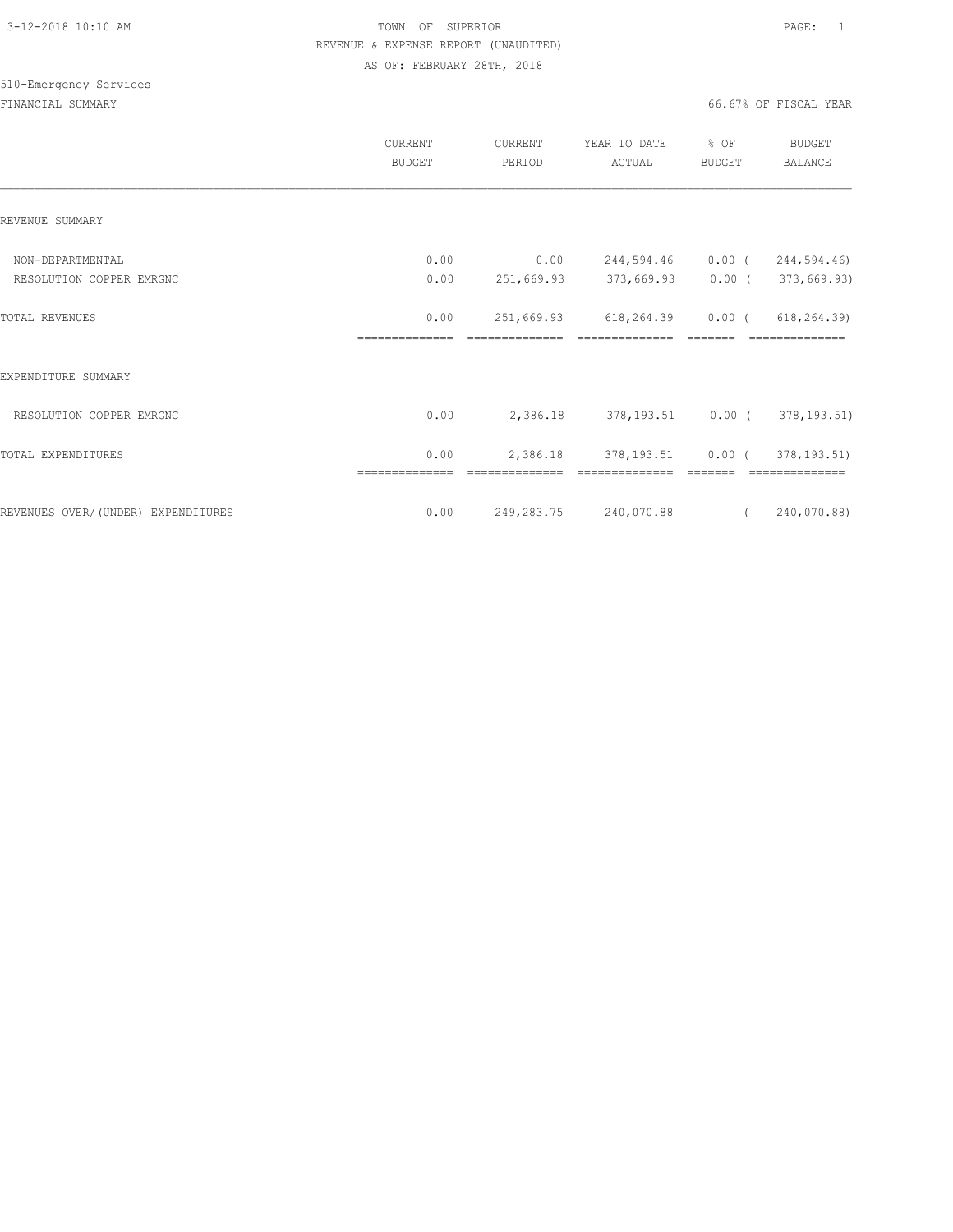|                                    | CURRENT<br>BUDGET | CURRENT<br>PERIOD | YEAR TO DATE<br>ACTUAL | $\div$ 8 OF<br><b>BUDGET</b> | <b>BUDGET</b><br>BALANCE |
|------------------------------------|-------------------|-------------------|------------------------|------------------------------|--------------------------|
| REVENUE SUMMARY                    |                   |                   |                        |                              |                          |
| NON-DEPARTMENTAL                   | 0.00              | 0.00              | 0.00                   | 0.00                         | 0.00                     |
| TOTAL REVENUES                     | 0.00              | 0.00              | 0.00                   | 0.00                         | 0.00<br>======           |
| EXPENDITURE SUMMARY                |                   |                   |                        |                              |                          |
| NON-DEPARTMENTAL                   | 0.00              | 0.00              | 0.00                   | 0.00                         | 0.00                     |
| TOTAL EXPENDITURES                 | 0.00              | 0.00              | 0.00                   | 0.00                         | 0.00                     |
| REVENUES OVER/(UNDER) EXPENDITURES | 0.00              | 0.00              | 0.00                   |                              | 0.00                     |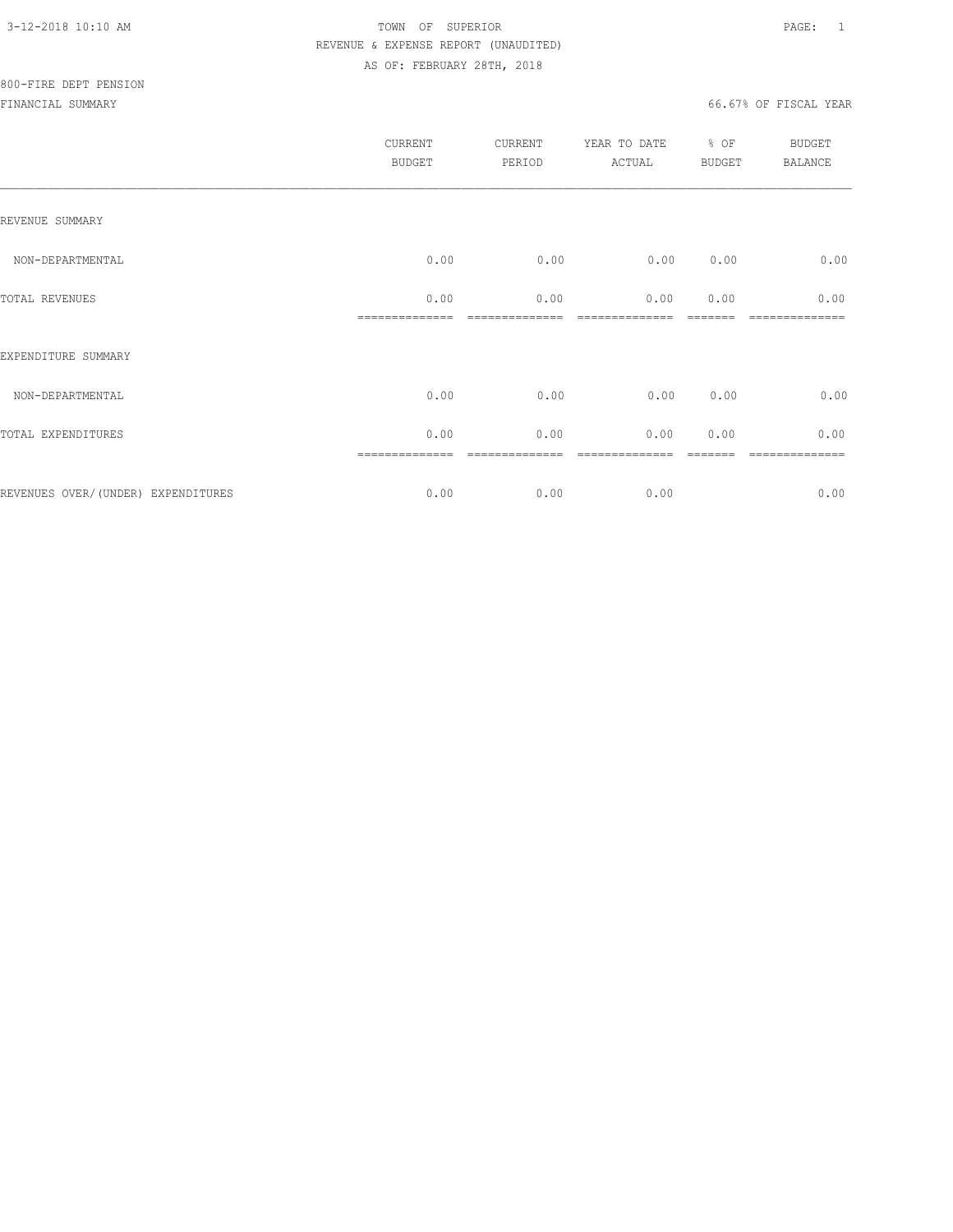#### 810-LGIP

|                                     | CURRENT<br><b>BUDGET</b> | CURRENT<br>PERIOD | YEAR TO DATE<br>ACTUAL | % OF<br>BUDGET | <b>BUDGET</b><br>BALANCE |
|-------------------------------------|--------------------------|-------------------|------------------------|----------------|--------------------------|
| REVENUE SUMMARY                     |                          |                   |                        |                |                          |
| NON-DEPARTMENTAL                    | 0.00                     | 0.00              | 0.00                   | 0.00           | 0.00                     |
| TOTAL REVENUES                      | 0.00                     | 0.00              | 0.00                   | 0.00           | 0.00                     |
| EXPENDITURE SUMMARY                 |                          |                   |                        |                |                          |
| NON-DEPARTMENTAL                    | 0.00                     | 0.00              | 0.00                   | 0.00           | 0.00                     |
| TOTAL EXPENDITURES                  | 0.00                     | 0.00              | 0.00                   | 0.00           | 0.00                     |
| REVENUES OVER/ (UNDER) EXPENDITURES | ==============<br>0.00   | 0.00              | 0.00                   |                | -----------<br>0.00      |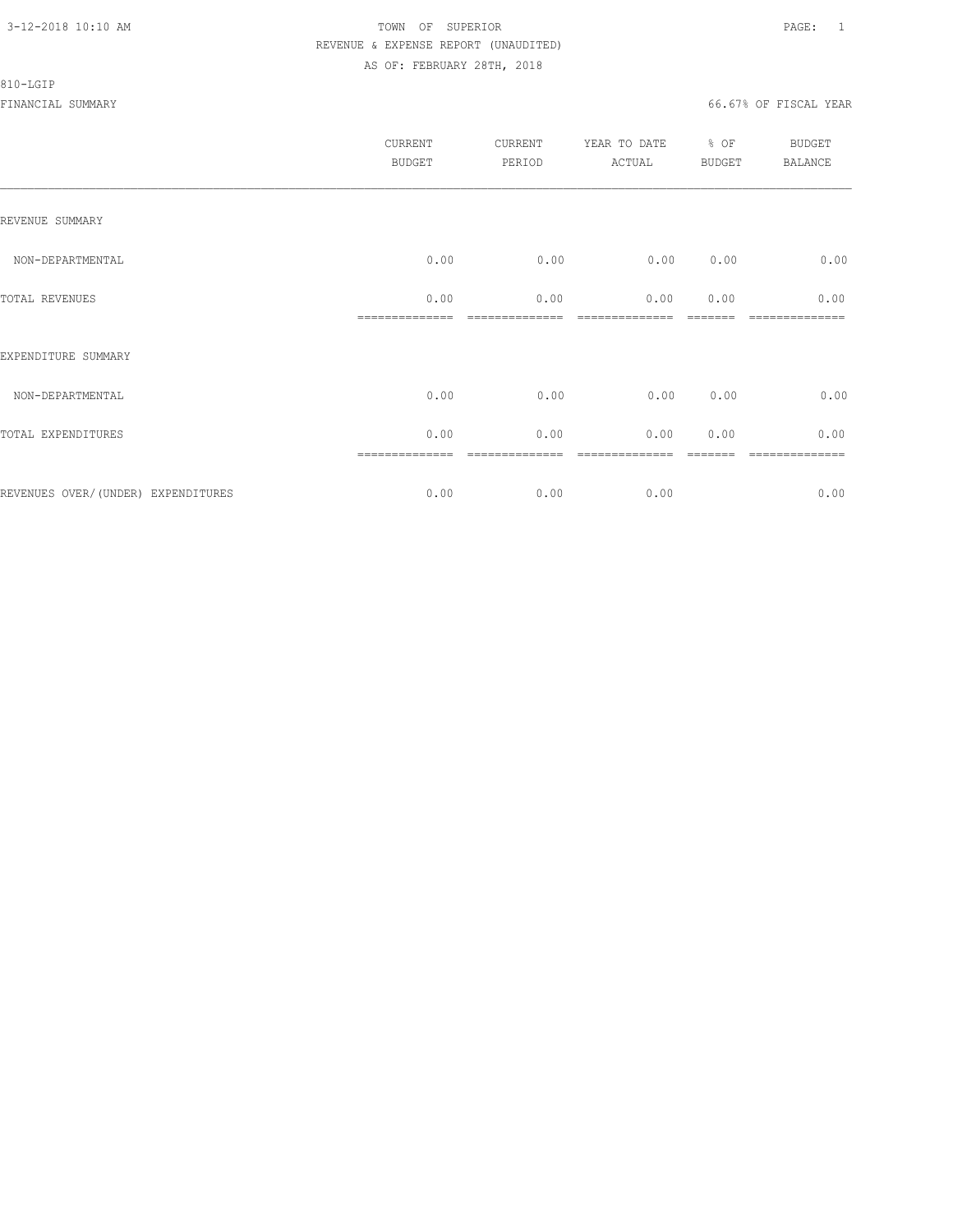#### 820-EXPLORERS

|                                    | CURRENT<br><b>BUDGET</b> | CURRENT<br>PERIOD | YEAR TO DATE<br>ACTUAL | % OF<br>BUDGET | BUDGET<br><b>BALANCE</b> |
|------------------------------------|--------------------------|-------------------|------------------------|----------------|--------------------------|
| REVENUE SUMMARY                    |                          |                   |                        |                |                          |
| NON-DEPARTMENTAL                   | 0.00                     | 0.00              | 0.00                   | 0.00           | 0.00                     |
| TOTAL REVENUES                     | 0.00                     | 0.00              | 0.00                   | 0.00           | 0.00                     |
| EXPENDITURE SUMMARY                |                          |                   |                        |                |                          |
| NON-DEPARTMENTAL                   | 0.00                     | 0.00              | 0.00                   | 0.00           | 0.00                     |
| TOTAL EXPENDITURES                 | 0.00                     | 0.00              | 0.00                   | 0.00           | 0.00                     |
| REVENUES OVER/(UNDER) EXPENDITURES | ==============<br>0.00   | ========<br>0.00  | 0.00                   |                | ========<br>0.00         |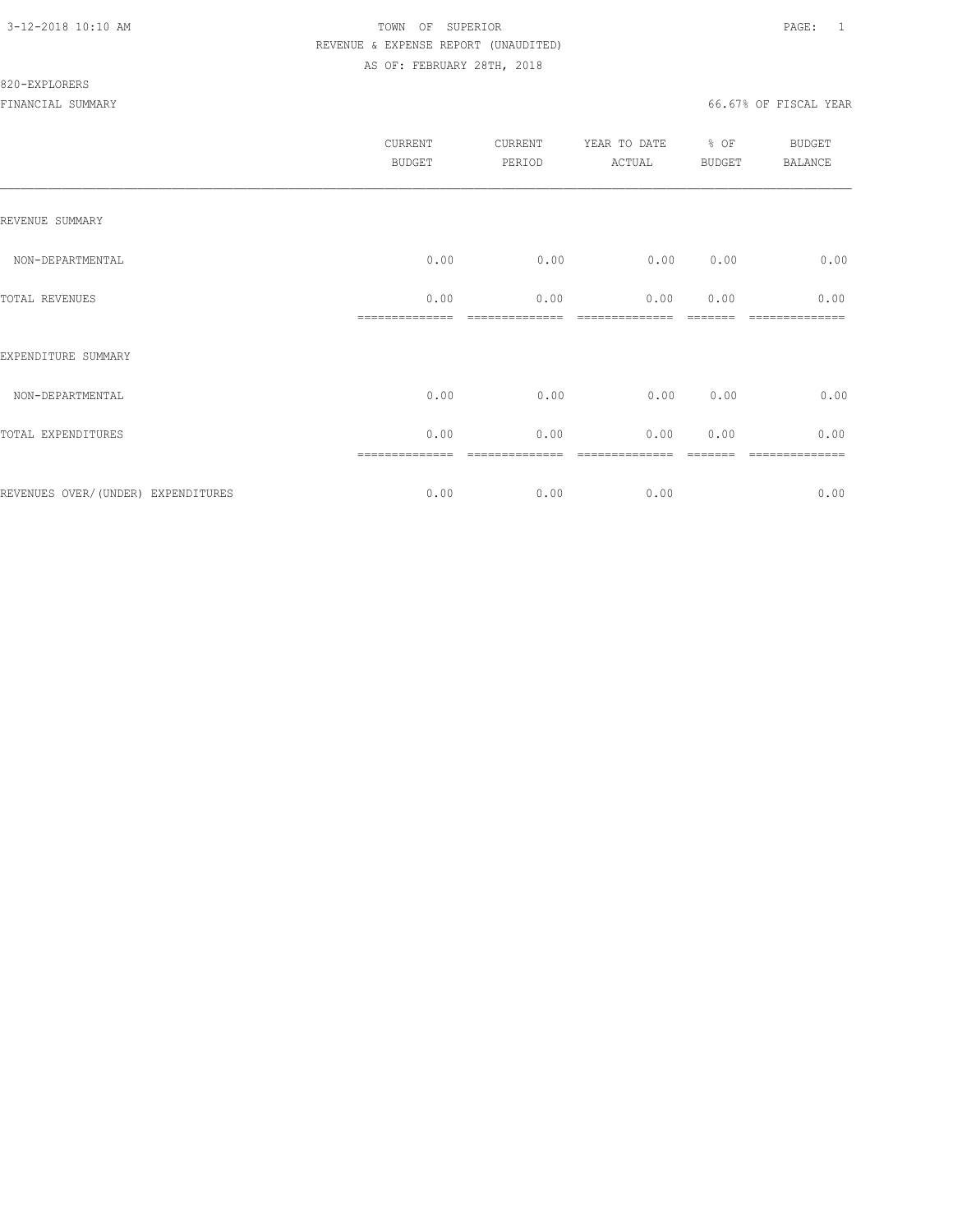## 830-TOYS FOR TOTS

|                                    | CURRENT<br><b>BUDGET</b> | <b>CURRENT</b><br>PERIOD | YEAR TO DATE<br>ACTUAL | % OF<br><b>BUDGET</b> | BUDGET<br><b>BALANCE</b>    |
|------------------------------------|--------------------------|--------------------------|------------------------|-----------------------|-----------------------------|
| REVENUE SUMMARY                    |                          |                          |                        |                       |                             |
| NON-DEPARTMENTAL                   | 0.00                     | 0.00                     |                        |                       | $3,653.00$ 0.00 ( 3,653.00) |
| TOTAL REVENUES                     | 0.00                     | 0.00                     | 3,653.00               | $0.00$ (              | 3,653.00                    |
| EXPENDITURE SUMMARY                |                          |                          |                        |                       |                             |
| NON-DEPARTMENTAL                   | 0.00                     | 0.00                     |                        | $3,008.87$ 0.00 (     | 3,008.87)                   |
| TOTAL EXPENDITURES                 | 0.00                     | 0.00                     | 3,008.87               | $0.00$ (              | 3,008.87)                   |
| REVENUES OVER/(UNDER) EXPENDITURES | 0.00                     | 0.00                     | 644.13                 |                       | 644.13)                     |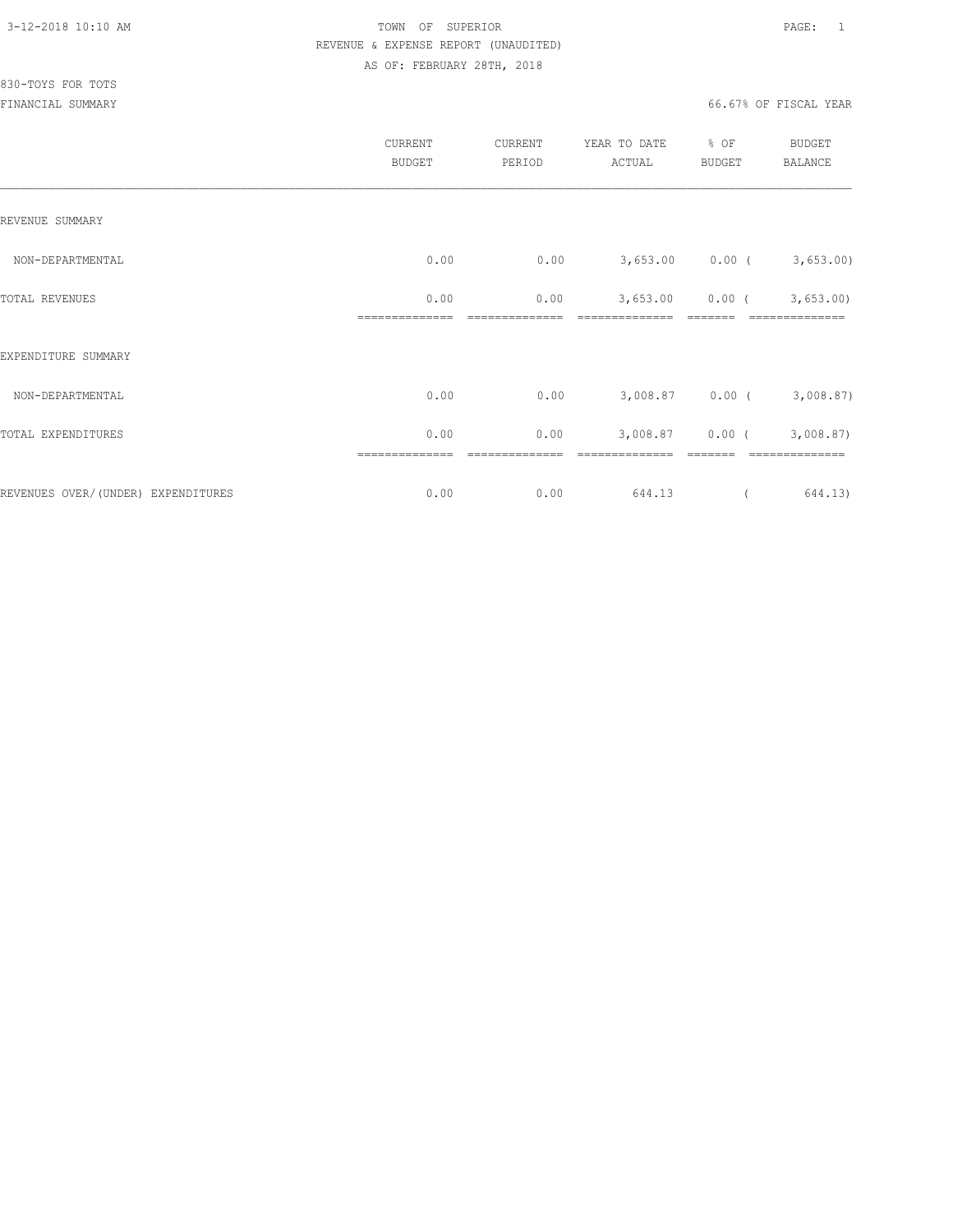|                                    | CURRENT<br>BUDGET | CURRENT<br>PERIOD | YEAR TO DATE<br>ACTUAL | % OF<br>BUDGET | BUDGET<br>BALANCE |
|------------------------------------|-------------------|-------------------|------------------------|----------------|-------------------|
| REVENUE SUMMARY                    |                   |                   |                        |                |                   |
| TOTAL REVENUES                     | 0.00              | 0.00              | 0.00                   | 0.00           | 0.00              |
| EXPENDITURE SUMMARY                |                   |                   |                        |                |                   |
| NON-DEPARTMENTAL                   | 0.00              | 0.00              | 0.00                   | 0.00           | 0.00              |
| TOTAL EXPENDITURES                 | 0.00              | 0.00              | 0.00                   | 0.00           | 0.00              |
| REVENUES OVER/(UNDER) EXPENDITURES | 0.00              | 0.00              | 0.00                   |                | 0.00              |